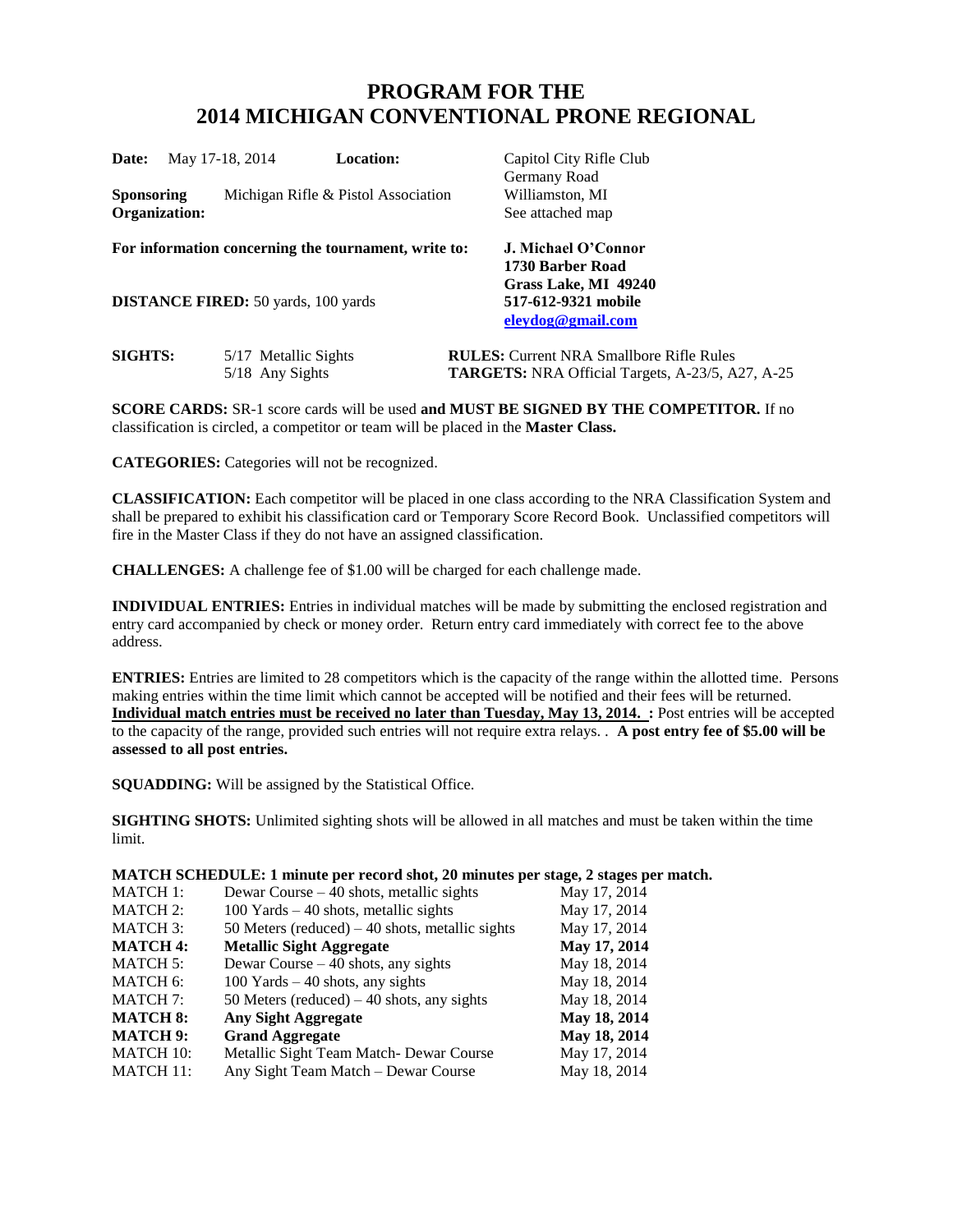**FEES: Payable at the match.**

| <b>Regional Match Entry Fees</b> | <b>Adult Competitors</b> |         | College & Junior Competitors |         |
|----------------------------------|--------------------------|---------|------------------------------|---------|
| <b>Regional Match Entry Fees</b> | both days                | 1 day   | both days                    | 1 day   |
| <b>Individual Matches</b>        | \$21.00                  | \$11.00 | \$15.00                      | \$8.00  |
| <b>MRPA</b> Fee                  | \$8.00                   | \$4.00  | \$4.00                       | \$2.00  |
| NRA Fee                          | \$9.00                   | \$9.00  | \$9.00                       | \$9.00  |
| Range Fee                        | \$12.00                  | \$6.00  | \$12.00                      | \$6.00  |
| <b>Total per competitor</b>      | \$50.00                  | \$30.00 | \$40.00                      | \$25.00 |

**Team Entry Fee Match 10 and 11: \$10.00 per team per match**

## **MAKE CHECKS PAYABLE TO: MICHIGAN RIFLE & PISTOL ASSOCIATION**

**TIME OF FIRING:** Firing for each relay will begin at the time and date indicated below. Relays will alternately shoot each match:

| <b>SHOOT CACH HHAWII.</b> |                            |                      |                        |
|---------------------------|----------------------------|----------------------|------------------------|
| Relay 1 May 17, 2013      | 9:00 a.m. starting time    | Relay 1 May 18, 2013 | 9:00 am starting time  |
| Relay 2 May 17, 2013      | $10:00$ a.m. starting time | Relay 2 May 18, 2013 | 10:00 am starting time |

## **AWARDS:**

Provided by the National Rifle Association

Regional souvenir pin to each competitor

Regional Gold Medal – minimum 5 competitors

Regional Silver Medal – minimum 10 competitors

Regional Bronze Medal – minimum 15 competitors

Camp Perry Waiver to Match Winner & Class Winner with a minimum of 10 competitors in the class. Waivers will be passed down to next competitor if higher ranked competitor is ineligible to receive the waiver.

Provided by the Michigan Rifle & Pistol Association

Matches  $4.8 \& 9$ 

| Winner –                  | Cash (Certificate* for Collegiate & Junior Competitors) with at least 5 total competitors  |
|---------------------------|--------------------------------------------------------------------------------------------|
| $2nd$ Place $-$           | Cash (Certificate* for Collegiate & Junior Competitors) with at least 10 total competitors |
| $3^{\text{rd}}$ Place $-$ | Cash (Certificate* for Collegiate & Junior Competitors) with at least 15 total competitors |
|                           | *Trophy for Matches 5, 10 $& 11$                                                           |
|                           | Awards will be given in Master, Expert, Sharpshooter, and Marksman classes:                |
| Matches 1-11              |                                                                                            |
| $1st Place -$             | Cash (Certificate* for Collegiate & Junior Competitors) with a min. 5 competitors          |
| $2nd$ Place $-$           | Cash (Certificate* for Collegiate & Junior Competitors) with a min. 10 competitors         |
| $3rd$ Place $-$           | Cash (Certificate* for Collegiate & Junior Competitors) with at least 15 competitors       |
|                           | *Trophy for Matches 5, 10 $& 11$                                                           |

An individual winning a place award will not be entitled to a class award in the same match. Such class awards will be passed down to the next eligible individual.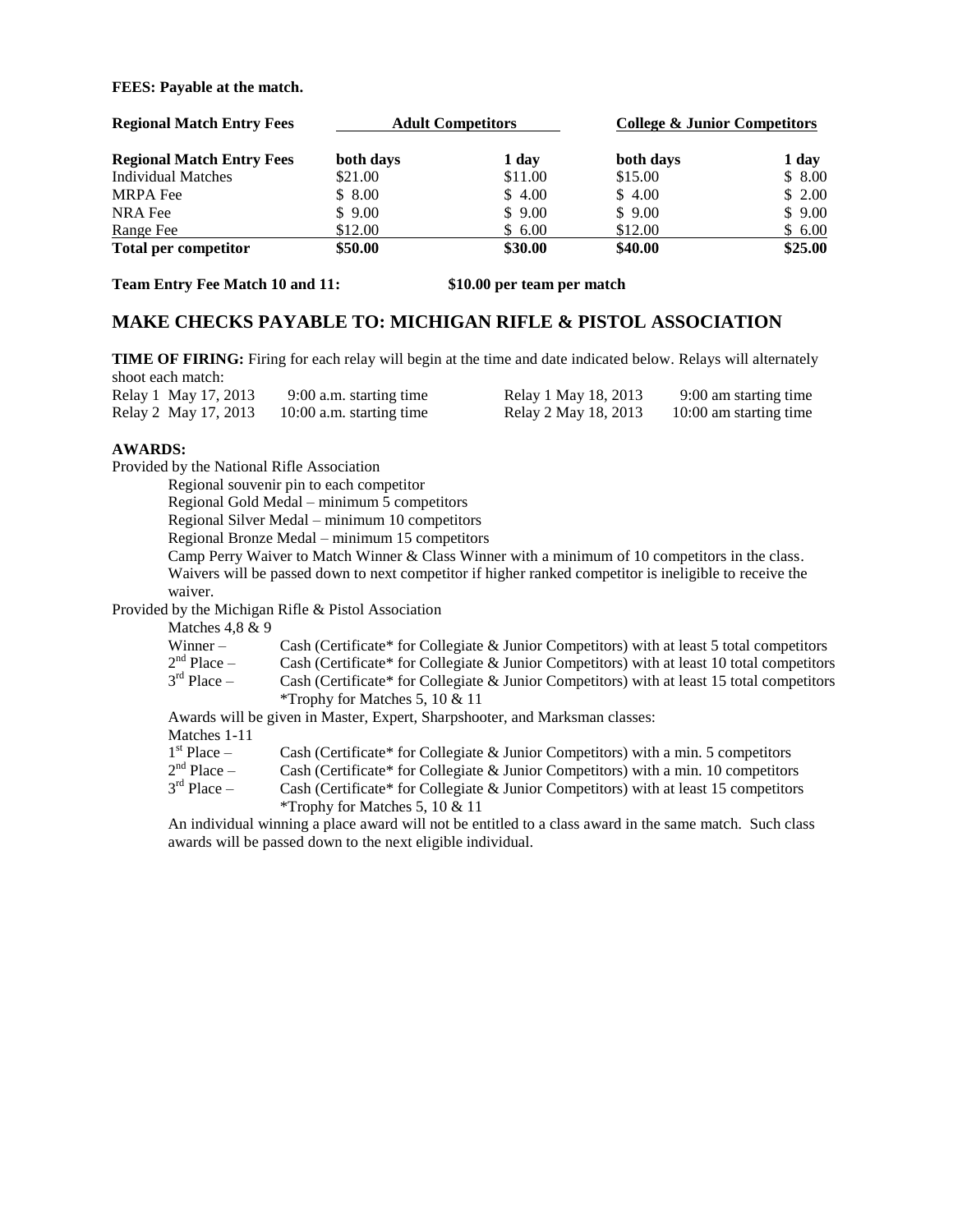

**Additional Notes:**

**Capitol City Rifle Club permits club members to use the 25 yard pistol ranges independent of the 50yd/100yd range use. Please respect the club members using the pistol ranges while shooting this match.**

**Capitol City reconstructed the 100 yard beam late summer 2011. This allows MRPA to utilize the last 3 bays of the covered firing line for registered matches only. MRPA members that are also CCRC members please note that while using the CCRC for practice sessions all targets must be hung on the range target boards. Only MRPA registered matches can utilize the target frames.**

**Please arrive at least 45 minutes prior to your scheduled relay time to complete entry cards, pay fees, and draw squadding assignment. This will allow you time to prepare equipment and label targets for the match without being rushed.**